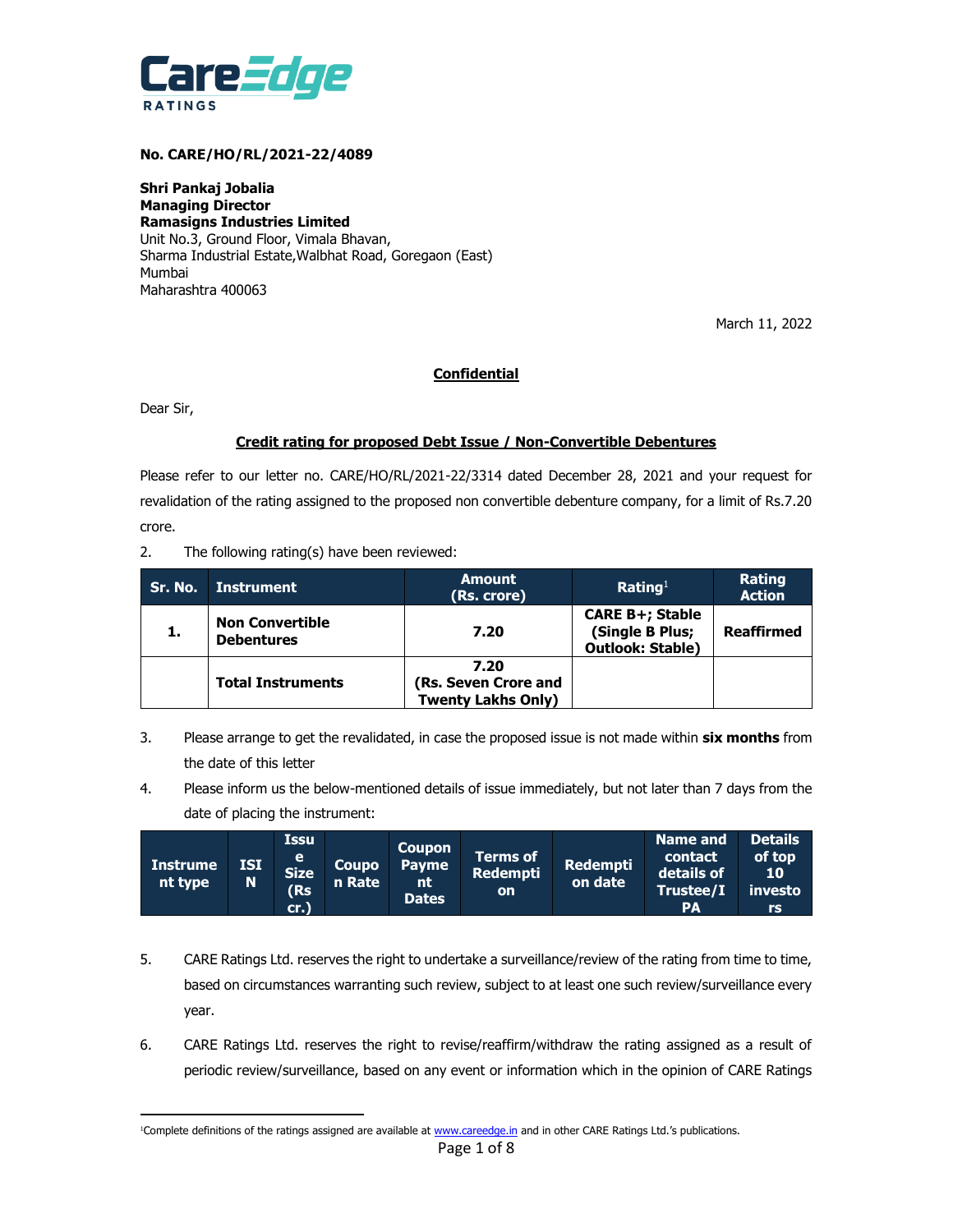

Ltd. warrants such an action. In the event of failure on the part of the entity to furnish such information, material or clarifications as may be required by CARE Ratings Ltd. so as to enable it to carry out continuous monitoring of the rating of the debt instruments, CARE Ratings Ltd. shall carry out the review on the basis of best available information throughout the life time of such instruments. In such cases the credit rating symbol shall be accompanied by "ISSUER NOT COOPERATING". CARE Ratings Ltd. shall also be entitled to publicize/disseminate all the afore-mentioned rating actions in any manner considered appropriate by it, without reference to you.

- 7. Our ratings do not factor in any rating related trigger clauses as per the terms of the facility/instrument, which may involve acceleration of payments in case of rating downgrades. However, if any such clauses are introduced and if triggered, the ratings may see volatility and sharp downgrades.
- 8. Users of this rating may kindly refer our website [www.careedge.in](http://www.careedge.in/) for latest update on the outstanding rating.
- 9. CARE Ratings Ltd. ratings are **not** recommendations to buy, sell, or hold any securities.

If you need any clarification, you are welcome to approach us in this regard.

Thanking you,

Yours faithfully,

**Aditya Bhujbal Parijat Sinha**  Analyst **Analyst** Assistant Director Aditya.bhujbal@careedge.in eta ali eta ali eta ali eta ali eta ali eta ali eta ali eta ali eta ali eta ali eta a

# Encl.: As above

Disclaimer

The ratings issued by CARE Ratings Limited are opinions on the likelihood of timely payment of the obligations under the rated instrument and are not recommendations to sanction, renew, disburse or recall the concerned bank facilities or to buy, sell or hold any security. These ratings do not convey suitability or price for the investor. The agency does not constitute an audit on the rated entity. CARE Ratings Limited has based its ratings/outlooks based on information obtained from reliable and credible sources. CARE Ratings Limited does not, however, guarantee the accuracy, adequacy or completeness of any information and is not responsible for any errors or omissions and the results obtained from the use of such information. Most entities whose bank facilities/instruments are rated by CARE Ratings Limited have paid a credit rating fee, based on the amount and type of bank facilities/instruments. CARE Ratings Limited or its subsidiaries/associates may also be involved with other commercial transactions with the entity. In case of partnership/proprietary concerns, the rating /outlook assigned by CARE Ratings Limited is, inter-alia, based on the capital deployed by the partners/proprietor and the current financial strength of the firm. The rating/outlook may undergo a change in case of withdrawal of capital or the unsecured loans brought in by the partners/proprietor in addition to the financial performance and other relevant factors. CARE Ratings Limited is not responsible for any errors and states that it has no financial liability whatsoever to the users of CARE Ratings Limited's rating.

Our ratings do not factor in any rating related trigger clauses as per the terms of the facility/instrument, which may involve acceleration of payments in case of rating downgrades. However, if any such clauses are introduced and if triggered, the ratings may see volatility and sharp downgrades.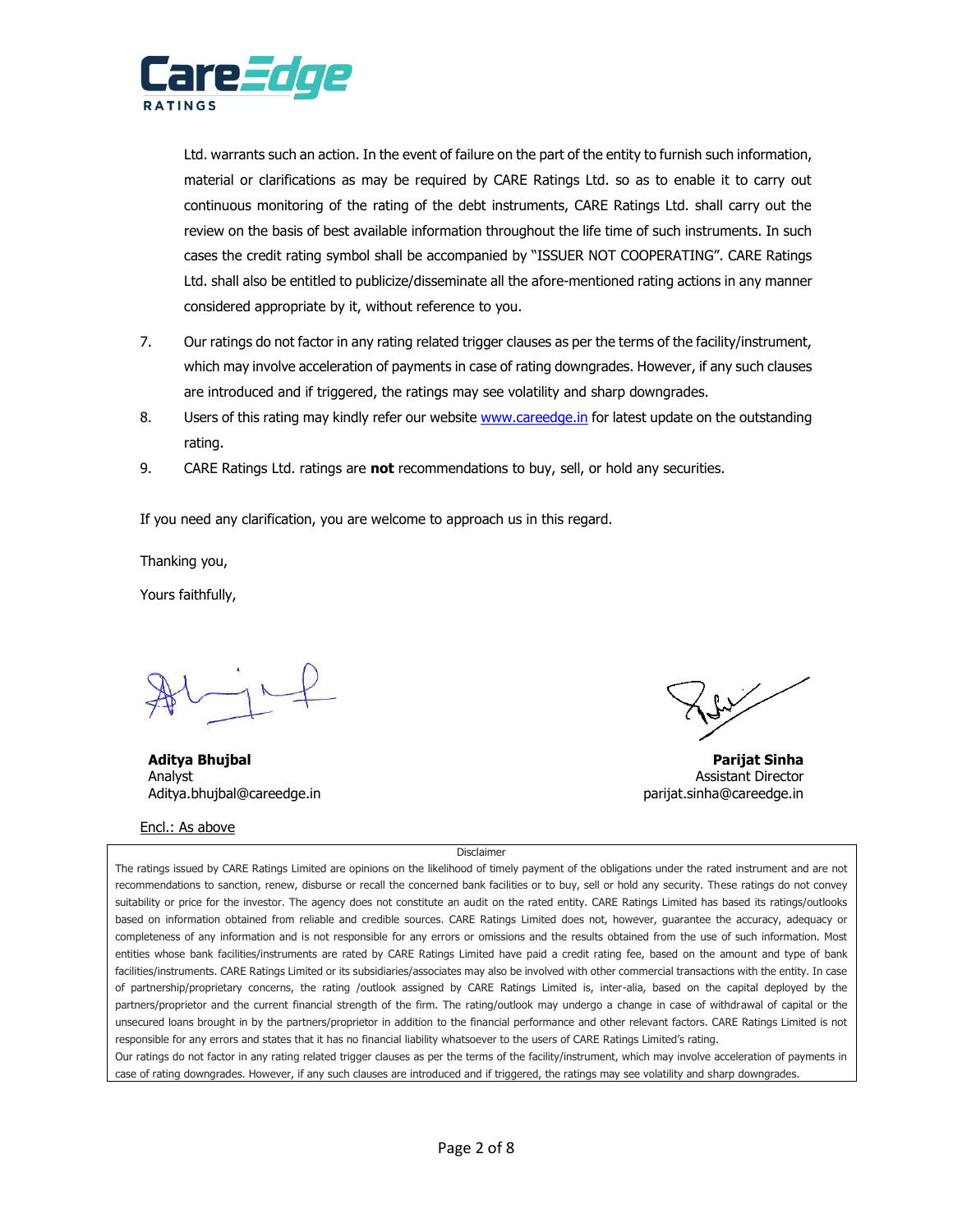

# **Annexure 1**

## **Details of Rated Instrument**

# **1. Long term instruments**

# **1.A. Proposed Non-convertible debenture**

| .Sr. No.' | Name of Lender ' | <b>Rated Amount</b><br>(In Crore) | Repayment<br>term        | <b>Remark</b> |
|-----------|------------------|-----------------------------------|--------------------------|---------------|
|           | Proposed         | 7.20.                             | $\overline{\phantom{0}}$ | Nil           |
|           | <b>TOTAL</b>     |                                   |                          |               |

Total Long Term Instrument: Rs.7.20 crore

# **Total Instrument : Rs. 7.20 crore**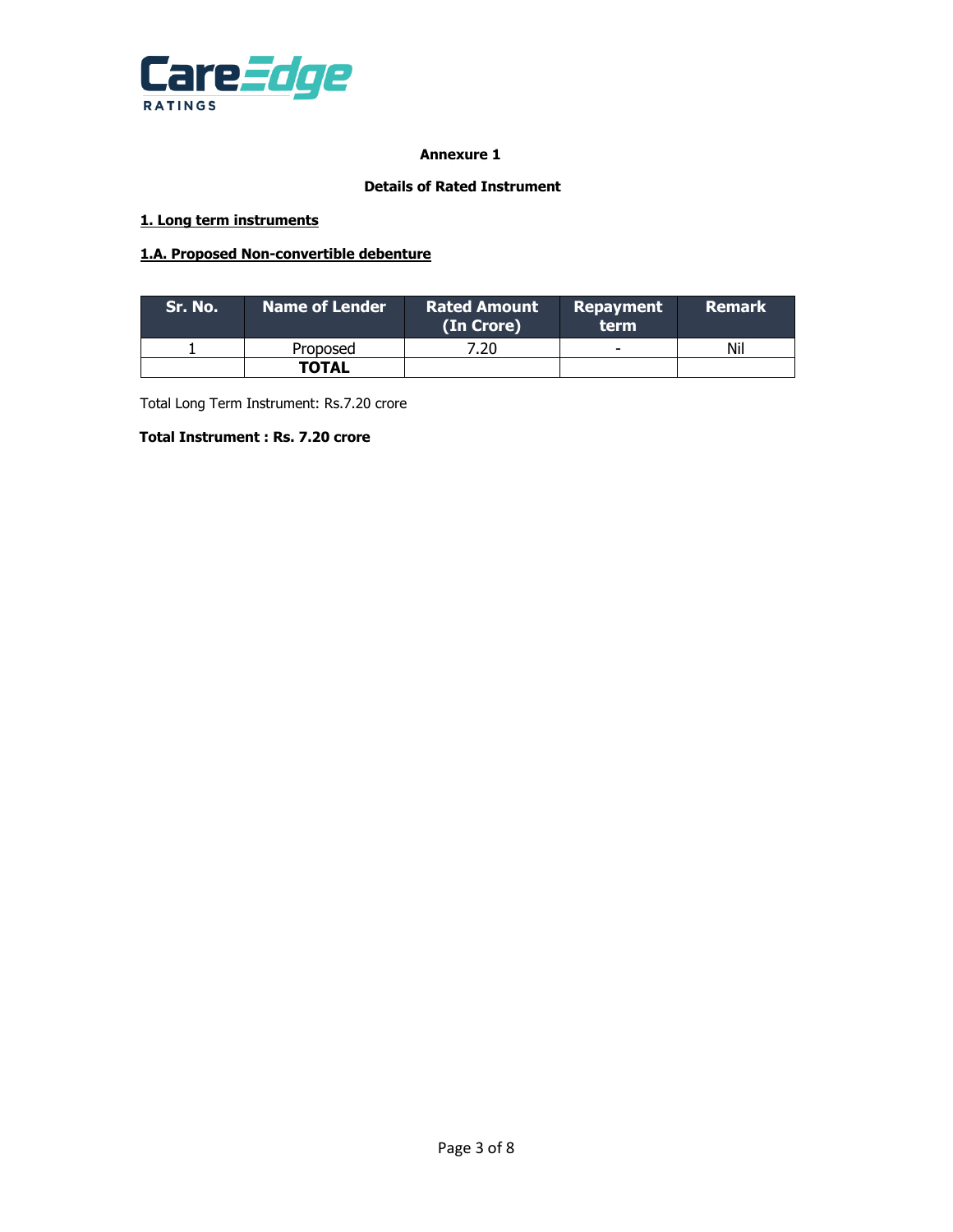

**Ratings**

#### **Annexure 2 Press Release Ramasigns Industries Limited**

|                                             | .                        |                                                       |                                                                      |                         |  |  |  |  |  |
|---------------------------------------------|--------------------------|-------------------------------------------------------|----------------------------------------------------------------------|-------------------------|--|--|--|--|--|
| Sr. No.                                     | <b>Instrument</b>        | <b>Amount</b><br>(Rs. crore)                          |                                                                      | Rating<br><b>Action</b> |  |  |  |  |  |
| <b>Non Convertible</b><br><b>Debentures</b> |                          | 7.20                                                  | <b>CARE B+; Stable</b><br>(Single B Plus;<br><b>Outlook: Stable)</b> | <b>Reaffirmed</b>       |  |  |  |  |  |
|                                             | <b>Total Instruments</b> | 7.20<br>(Rs. Seven Crore<br>and Twenty Lakhs<br>Only) |                                                                      |                         |  |  |  |  |  |

Details of instruments/facilities in Annexure-1

#### **Detailed Rationale & Key Rating Drivers**

The rating assigned to the instruments of Ramasigns Industries Limited (RSIL) are constrained by modest scale of operations, moderate operating margin and net profit margin, working capital intensive nature of operation, stretched liquidity position and pending undisputed statutory dues. The rating is further constrained by presence in highly competitive & fragmented industry.

The rating, however, derives strength from experienced director, comfortable capital structure and moderate debt coverage indicators.

#### **Key Rating Sensitivities**

#### **Positive Factors**

- Increase in the scale of operations with total operating income to exceeding Rs.100 crore on sustained basis.
- Improvement in operating cycle below 30 days on sustained basis

#### **Negative Factors**

- Deterioration in capital structure with overall gearing above 1x on a sustained basis
- Decline in PBILDT margin below 3% on sustained basis

#### **Detailed description of the key rating drivers Key Rating Weaknesses**

**Declining and modest scale of operations:** RSIL's TOI has reflected declining trend for past five years ending as on March 31, 2021. Total operating income of the company declined to Rs. 32.58 crore in FY21 (A) vis-à-vis Rs. 86.22 crore in FY20 (A) owing to lower demand due to outbreak of COVID-19. Further company has achieved total operating income of Rs. 25.02 crore in 9MFY22 vis-à-vis Rs. 20.58 crore in 9MFY21.

**Moderate operating margin and low net profit margin**: PBILDT margin improved to 5.12% in FY21 (A) compared to 1.70% in FY20 (A) mainly on account of decline in cost of traded goods sales (80% of TOI in FY21 vis-à-vis 86% of TOI in FY20). Further with improvement in PBILDT margin, its PAT margin also improved to 0.81% in FY21 vis-à-vis 0.52% in FY20. Company's' PBILDT margin also improved to 5.72% in 9MFY22 vis-à-vis 0.68% in 9MFY21 and it earned net profit 0.46 crore in 9MFY22 vis-à-vis net loss of Rs. 0.50 crore in 9MFY21.

**Working capital intensive operation:** The operations of RSIL are working capital intensive in nature on account of funds being blocked in inventory and receivables. RSIL receives orders directly from printers and fabricators. In light of long- term relationship with customers as well as due to stiff competition it generally gives 5-6 months credit periods to its customers to make payment. However, collection period stretched to 376 days in FY21 vis-à-vis 162 days in FY20 due to delay in receipt of payment from client in Covid-19 pandemic situation. RSIL procures material from domestic market and it gets credit period of 5-6 months creditor period. Nevertheless, the operating cycle continues to remain elongated. On the other hand, RSIL

<sup>&</sup>lt;sup>2</sup>Complete definitions of the ratings assigned are available at [www.careedge.in](http://www.careedge.in/) and in other CARE Ratings Ltd.'s publications.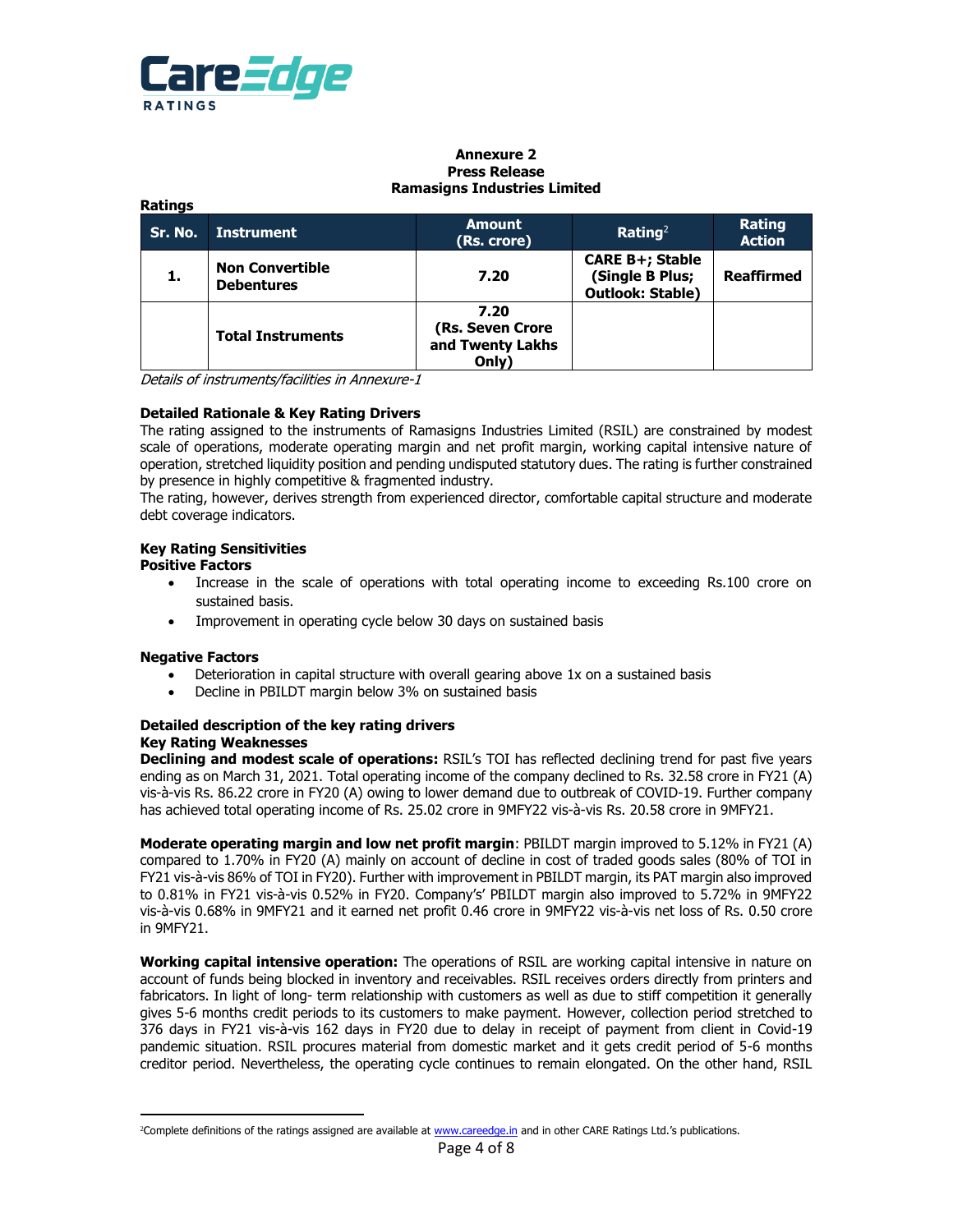

also delayed the payment of suppliers due to which creditor's period also stretched to 454 days in FY21 visà-vis 190 days in FY20.

**Volatile material prices:** The major material of RSIL includes PVC Free foam boards, Vinyl, Photo Paper, Display roll up standees LED modules & LED bars for backlit signages, aluminum composite panel and cast acrylic sheets whose prices are very volatile in nature. The cost of material to total sales stood at 80% for FY21. Fluctuation in material cost has an adverse impact on profit margins of the company.

**Fragmented and competitive nature of Industry as well as COVID-19 impact on industry:** Printing Consumable industry is characterized as fragmented & competitive with very little differentiation in terms of service offering. RSIL faces direct competition from various organized and unorganized players in the market. The profits margins are likely to be under pressure in the medium term. Further the price flexibility is also remains constrained due to low bargaining power with the customers. Further in the COVID pandemic, many hoarding sites are empty as there are no consumers to view these. Many organizations have slashed their ad campaign budgets, which has impacted the Out Of Home(OOH) agencies. OOH has been acutely affected in this scenario.

#### **Key Rating Strengths**

**Long track record of operations with experienced directors:** RSIL is into existence for more three decades however it has changed the line of business since the year 2017. Mr. Pankaj Jobalia aged 57 years, is a managing director of the company and he holds more than 20 years of experience in manufacturing and marketing of signage consumables industries. Mrs. Bijal Jatin Jahveri was as a Chairperson of the Company. She is B.com. Graduate and she have vast experience in finance and accounting she have versatile experience in finance and accounts and she had worked different type of projects also.

**Comfortable capital structure and debt coverage indicators:** The capital structure of the company stood comfortable however overall gearing deteriorated marginally and stood at 0.29x as on March 31,2021 (vis-à-vis 0.22x as on March 31, 2019) owing to availment of overdraft facility in FY21. Debt coverage indicator of the company stood moderate in FY21 marked by total debt to GCA of 4.89x and interest coverage of 3.09x (vis-à-vis 3.09x and 3.23x respectively in FY20) on account of increase in debt and reduction in GCA and operating profitability. Further interest coverage ratio also improved to 3.49x in 9MFY22 vis-à-vis 0.64x in 9MFY21 with improvement in PBILDT.

#### **Liquidity analysis:** Stretched

Stretched liquidity is characterized by tightly matched accruals vis-à-vis repayment obligations of Rs. 1.05 crore in FY22 and low cash balance of Rs.0.65 crore as on September 30, 2021. Further company has not paid undisputed statutory dues of Rs. 0.65 crore as per audit report FY21. Further, current ratio and quick ratio stood at 1.33x and 0.96x respectively as on March 31, 2021 (vis-à-vis 1.34x and 1.05x respectively as on March 31, 2020.

#### **Analytical approach:** Standalone

#### **Applicable Criteria:**

[Policy on default recognition](https://www.careratings.com/pdf/resources/CARE) Financial Ratios – [Non financial Sector](https://www.careratings.com/pdf/resources/Financial%20ratios%20-%20Non%20Financial%20Sector_March2021.pdf) [Liquidity Analysis of Non-financial sector entities](https://www.careratings.com/pdf/resources/Liquidity%20Analysis%20of%20Non%20-%20Financial%20Sector%20entities_May2020.pdf) [Rating Outlook and Credit Watch](https://www.careratings.com/pdf/resources/Rating%20Outlook%20and%20credit%20watch_May2020.pdf) [Wholesale Trading](https://www.careratings.com/upload/NewsFiles/GetRated/Rating%20methodology-Wholesale%20Trading_January2021.pdf)

#### **About the Company**

Incorporated in 1981, Ramasigns Industries Limited (RSIL) (Formerly Known as M/s Rammaica India Limited till FY17 & was engaged in the business of manufacturing decorative laminates) is engaged in the business of trading of signage and digital media consumables namely Frontlit Flex, Backilt Flex, Self Adhesive Vinyl, Color Vinyl, Lamination Films, Acrylic Sheets, Wall Painting Media, Printable Fabrics, Window Films, Roll UP Films, Inkjet & Eco Solvent Medias, UV Medias, One Way Vision Films, Mesh Banner, Digital Printable Wall Papers, PP Films, Sun Board & Celuka Sheets, Plastic sheets & Rolls, Acrylic sheets etc.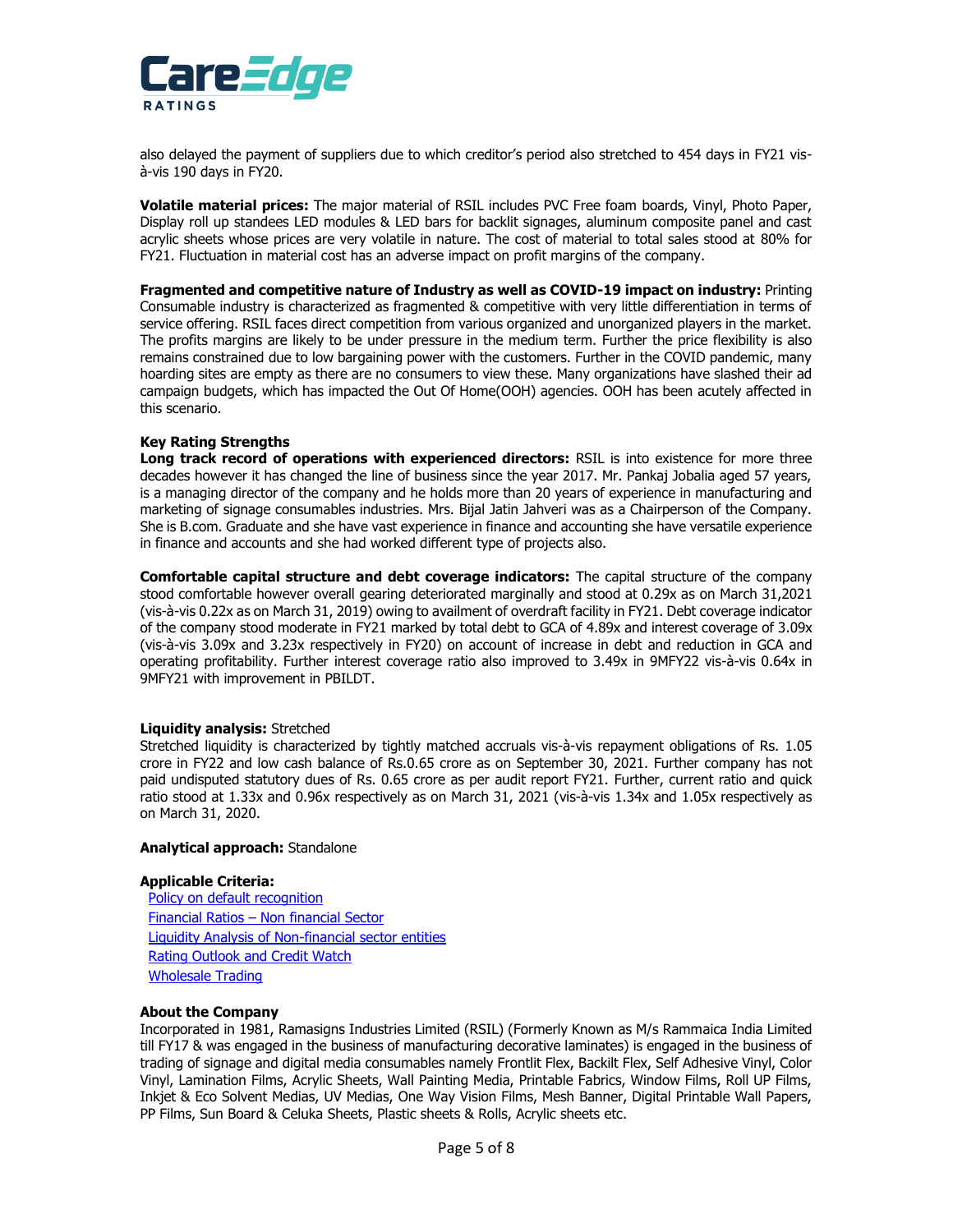

RSIL sources its traded goods from Maharashtra, Gujarat and New Delhi etc. and sells PAN India primarily in cities namely Mumbai, Pune, Aurangabad, Nasik, Rajkot and Surat. RSIL have more than 12 branches all over India and is presently working closely with a customer base of over 4000 printers and fabricators and provides door to door delivery services.

| <b>Brief Financials (Rs. crore)</b> | $31-03-2020(A)$ | $31-03-2021(A)$ | 31-12-2021 (UA) |
|-------------------------------------|-----------------|-----------------|-----------------|
| Total operating income              | 86.22           | 32.58           | 25.02           |
| PBILDT                              | 1.47            | 1.67            | 1.43            |
| PAT                                 | 0.45            | 0.27            | 0.46            |
| Overall gearing (times)             | 0.22            | 0.29            | ΝA              |
| Interest coverage (times)           | 3.23            | 3.04            | 3.49            |

A: Audited, Unaudited, NA: Not Available

#### **Status of non-cooperation with previous CRA:** Not Applicable

**Any other information:** Not applicable

#### **Rating History (Last three years):** Please refer Annexure-2

**Covenants of rated instrument / facility:** Detailed explanation of covenants of the rated instruments/facilities is given in Annexure-3

**Complexity level of various instruments rated for this company**: Annexure 4

#### **Annexure-1: Details of Instruments / Facilities**

| Name of the<br><b>Instrument</b>                   | <b>ISIN</b> | Date of<br><b>Issuance</b> | Coupon<br>Rate   | <b>Maturity</b><br><b>Date</b> | Size of<br>the<br><b>Issue</b><br>(Rs.<br>crore) | <b>Rating assigned</b><br>along with Rating<br><b>Outlook</b> |
|----------------------------------------------------|-------------|----------------------------|------------------|--------------------------------|--------------------------------------------------|---------------------------------------------------------------|
| Debentures-Non<br>Convertible<br><b>Debentures</b> |             | March 31,<br>2022          | Yet to<br>placed | Proposed<br><b>NCD</b>         | 7.20                                             | CARE B+; Stable                                               |

#### **Annexure-2: Rating History of last three years**

|                                                                         |                                                    | <b>Current Ratings</b>                                 |                              |                                                                      | <b>Rating history</b>                                                                                          |                                                                      |                                                                      |  |
|-------------------------------------------------------------------------|----------------------------------------------------|--------------------------------------------------------|------------------------------|----------------------------------------------------------------------|----------------------------------------------------------------------------------------------------------------|----------------------------------------------------------------------|----------------------------------------------------------------------|--|
| Sr.<br>Name of the<br><b>No</b><br>Instrument/Ba<br>nk Facilities<br>Т. | <b>Typ</b><br>е                                    | <b>Amount</b><br><b>Outstandin</b><br>g (Rs.<br>crore) | <b>Ratin</b><br>$\mathbf{g}$ | Date(s)<br>&<br>Rating(<br>s)<br>assigne<br>d in<br>$2021 -$<br>2022 | Date(s)<br>&<br>Rating(<br>s)<br>assigne<br>d in<br>$2020 -$<br>2021                                           | Date(s)<br>&<br>Rating(<br>s)<br>assigne<br>d in<br>$2019 -$<br>2020 | Date(s)<br>&<br>Rating(<br>s)<br>assigne<br>d in<br>$2018 -$<br>2019 |  |
| 1                                                                       | Debentures-Non<br>Convertible<br><b>Debentures</b> | LT                                                     | 7.20                         | <b>CARE</b><br>$B+;$<br>Stable                                       | 1)CARE<br>$B+;$<br><b>Stable</b><br>$(31-Dec-$<br>21)<br>2)CARE<br>$B+;$<br><b>Stable</b><br>$(06-Jul-$<br>21) |                                                                      |                                                                      |  |

\* Long Term / Short Term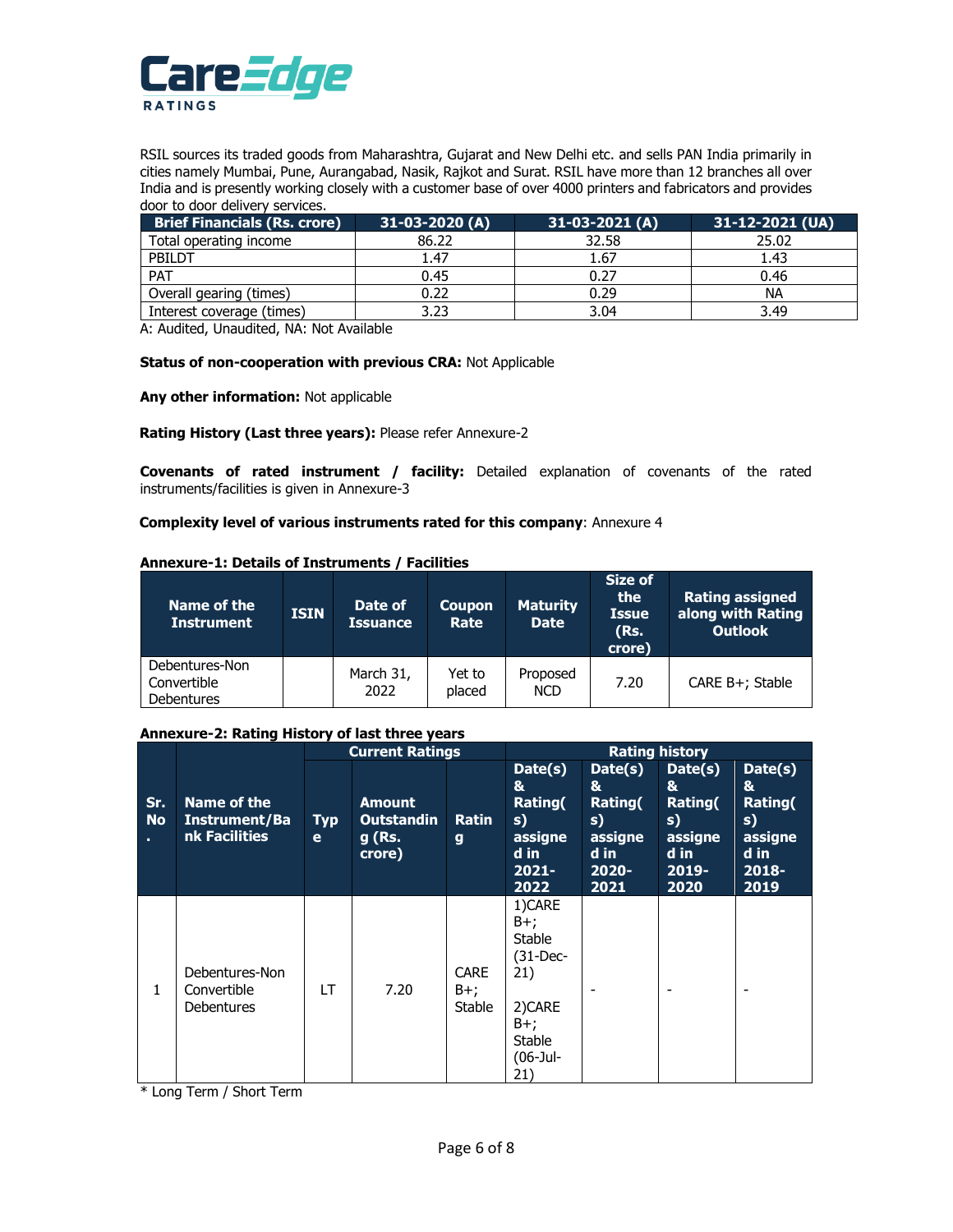

**Annexure-3: Detailed explanation of covenants of the rated instrument / facilities:** Not available

| Annexure 4: Complexity level of various instruments rated for this company |                                               |        |  |  |  |  |  |
|----------------------------------------------------------------------------|-----------------------------------------------|--------|--|--|--|--|--|
| Sr. No                                                                     | Name of instrument<br><b>Complexity level</b> |        |  |  |  |  |  |
|                                                                            | Debentures-Non Convertible Debentures         | Simple |  |  |  |  |  |

# **Annexure 4: Complexity level of various instruments rated for this company**

#### **Annexure 5: Bank Lender Details for this Company**

To view the lender wise details of bank facilities please **[click here](https://www.careratings.com/Bankdetails.aspx?Id=BAo+spH65d2e5FaUIwCcRw==)**

**Note on complexity levels of the rated instrument:** CARE Ratings Ltd. has classified instruments rated by it on the basis of complexity. Investors/market intermediaries/regulators or others are welcome to write to care@careedge.in for any clarifications.